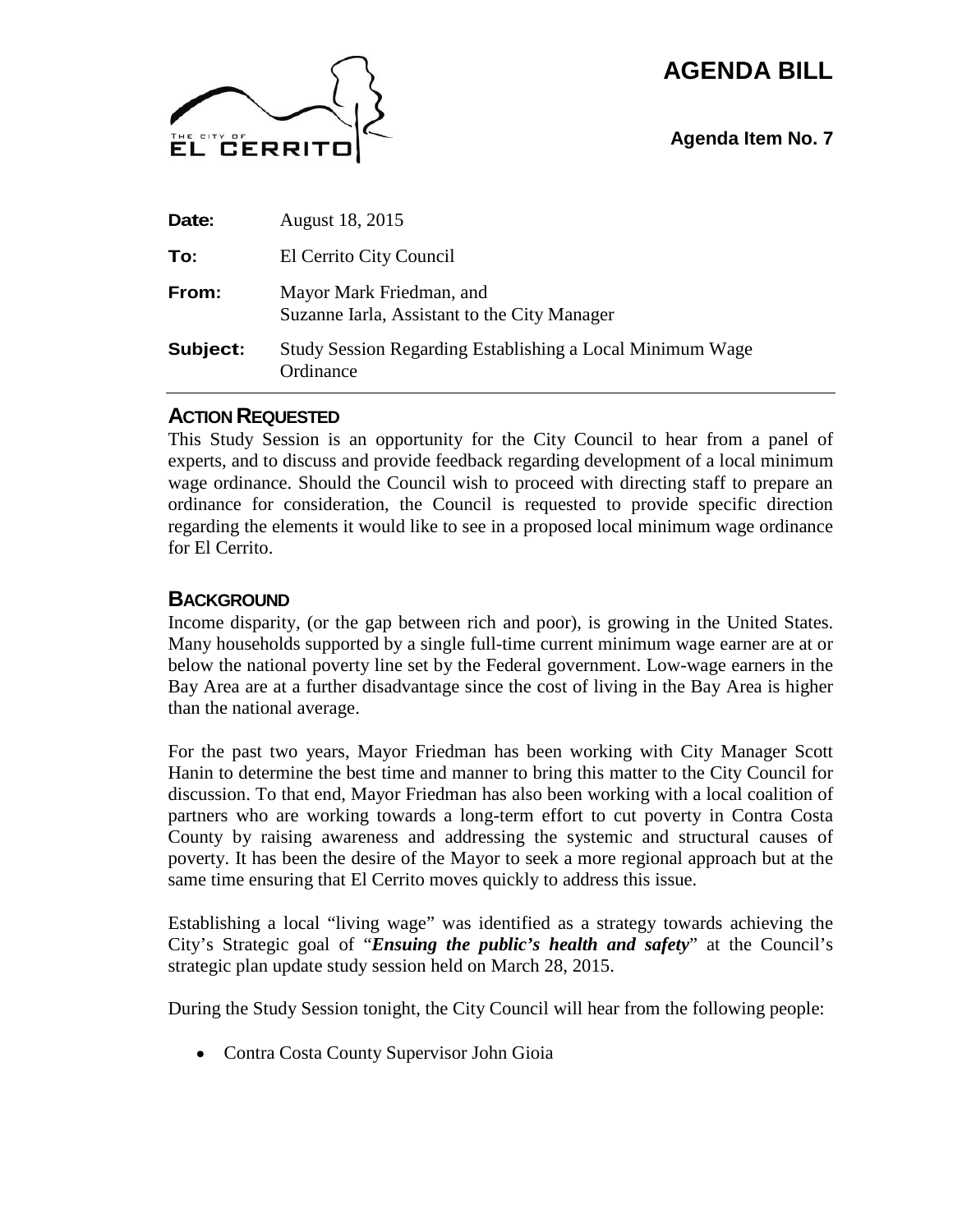- Mariana Moore, Director, Ensuring Opportunity Campaign to Cut Poverty in Contra Costa
- Annette Bernhardt, Senior Researcher, UC Berkeley Institute for Research on Labor and Employment/Labor Center
- $\bullet$ Jennifer Lin, Deputy Director, East Bay Alliance for a Sustainable Economy, (EBASE)

Following the informational presentations, staff will lead the Council through a discussion to provide direction regarding what elements the Council would like to see in a draft local minimum wage ordinance. Staff will then draft a proposed ordinance and bring it back to the City Council for consideration in the coming months.

### **ANALYSIS**

The current minimum wage in California is \$9.00 per hour (Effective since July 1, 2014). On January 1, 2016, the minimum wage in California will increase to \$10.00 per hour.

#### **Living Wage in Contra Costa**

The Massachusetts Institute of Technology (MIT) developed a living wage calculator to determine the wage needed to cover basic family expenses (basic needs budget) plus all relevant taxes for geographically specific areas. (The Calculator is available online at http://livingwage.mit.edu/metros/41860.) The MIT living wage model is a market-based approach to measure basic needs (i.e., a family's likely minimum food, child care, health insurance, housing, transportation, and other basic necessities (e.g. clothing, personal care items, etc.) costs. The living wage calculator estimates the living wage needed to support various household types.

Table 1 shows the living wage hourly rate that an individual must earn to support their family, if they are the sole provider and are working full-time (2080 hours per year) in Contra Costa County in 2014:

| <b>Household Type</b>                | <b>Living Wage</b><br><b>Needed in</b><br><b>Co.Co.County</b> | <b>Living Wage</b><br><b>Needed</b><br>in Bay Area | <b>Poverty</b><br><b>Wage</b> |
|--------------------------------------|---------------------------------------------------------------|----------------------------------------------------|-------------------------------|
| 1 Adult                              | \$13.35                                                       | \$13.77                                            | \$5.00                        |
| 1 Adult 1 Child                      | \$26.90                                                       | \$27.91                                            | \$7.00                        |
| 1 Adult 2 Children                   | \$30.46                                                       | \$31.47                                            | \$9.00                        |
| 1 Adult 3 Children                   | \$38.70                                                       | \$39.92                                            | \$11.00                       |
| 2 Adults (One Working)               | \$20.65                                                       | \$21.45                                            | \$7.00                        |
| 2 Adults (One Working)<br>1 Child    | \$25.20                                                       | \$26.21                                            | \$9.00                        |
| 2 Adults (One Working)<br>2 Children | \$27.83                                                       | \$28.85                                            | \$11.00                       |

**Table 1**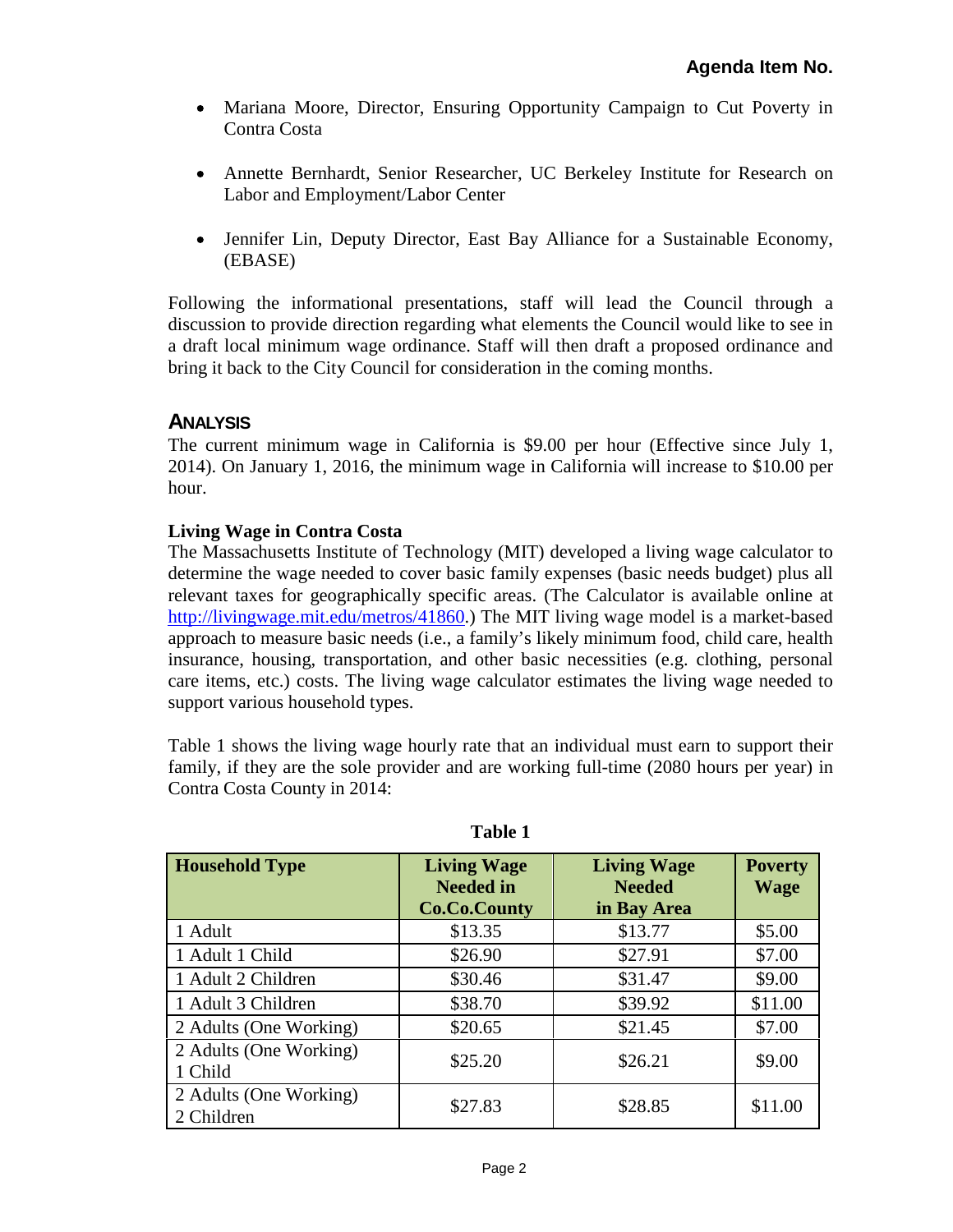| 2 Adults (One Working)<br>3 Children | \$32.74 | \$33.96 | \$13.00 |
|--------------------------------------|---------|---------|---------|
| 2 Adults                             | \$10.33 | \$10.72 | \$3.00  |
| 2 Adults 1 Child                     | \$14.60 | \$15.10 | \$4.00  |
| 2 Adults 2 Children                  | \$16.61 | \$17.12 | \$5.00  |
| 2 Adults 3 Children                  | \$19.76 | \$20.37 | \$6.00  |

*\*Poverty wage = National average for the poverty threshold used to determine eligibility for financial assistance from the federal government.* 

Recently, a number of Bay Area municipalities have enacted local minimum wage ordinances as shown in Table 2, for example:

| וח<br>Ш<br>п |  |
|--------------|--|
|--------------|--|

| <b>Agency</b> | Snapshot of current hourly rate (2015)                   |
|---------------|----------------------------------------------------------|
| Berkeley      | \$11.00                                                  |
| Emeryville    | \$14.44 (large employers) $\&$ \$12.25 (small employers) |
| Oakland       | \$12.25                                                  |
| Richmond      | \$9.60                                                   |

#### **Richmond's Living Wage Rates**

In 2014, El Cerrito's neighboring jurisdiction, the City of Richmond, established a "Living Wage" at \$9.00 with scheduled annual increases over the next five years (until 2019). After that time, the rate will be adjusted annually for inflation based on Consumer Price Index changes. As shown in Table 3, Richmond's rate is intended to be comparable to the City of Berkeley's living wage rate by 2019.

| mio<br>n |  |
|----------|--|
|----------|--|

| <b>Effective Date</b> | <b>City of Richmond</b>               |
|-----------------------|---------------------------------------|
| July 1, 2014          | $$9.00$ per hour                      |
| January 1, 2015       | $$9.60$ per hour                      |
| January 1, 2016       | $$11.52$ per hour                     |
| January 1, 2017       | $$12.30$ per hour                     |
| January 1, 2018       | $$13.00$ per hour                     |
| January 1, 2019 <     | Adjusted per the Consumer Price Index |

#### **Goal for \$15/hr Wage by 2020**

Presently the coalition working to increase the minimum wage in Costa Costa County is hoping to have as many jurisdictions as possible achieve a \$15 an hour minimum wage by 2020. Although still below a self-sufficiency wage, it will provide much greater economic stability for those working for the minimum wage. By phasing in increases over the next 4 years it will allow employers who pay the minimum wage to better adjust to the higher labor costs.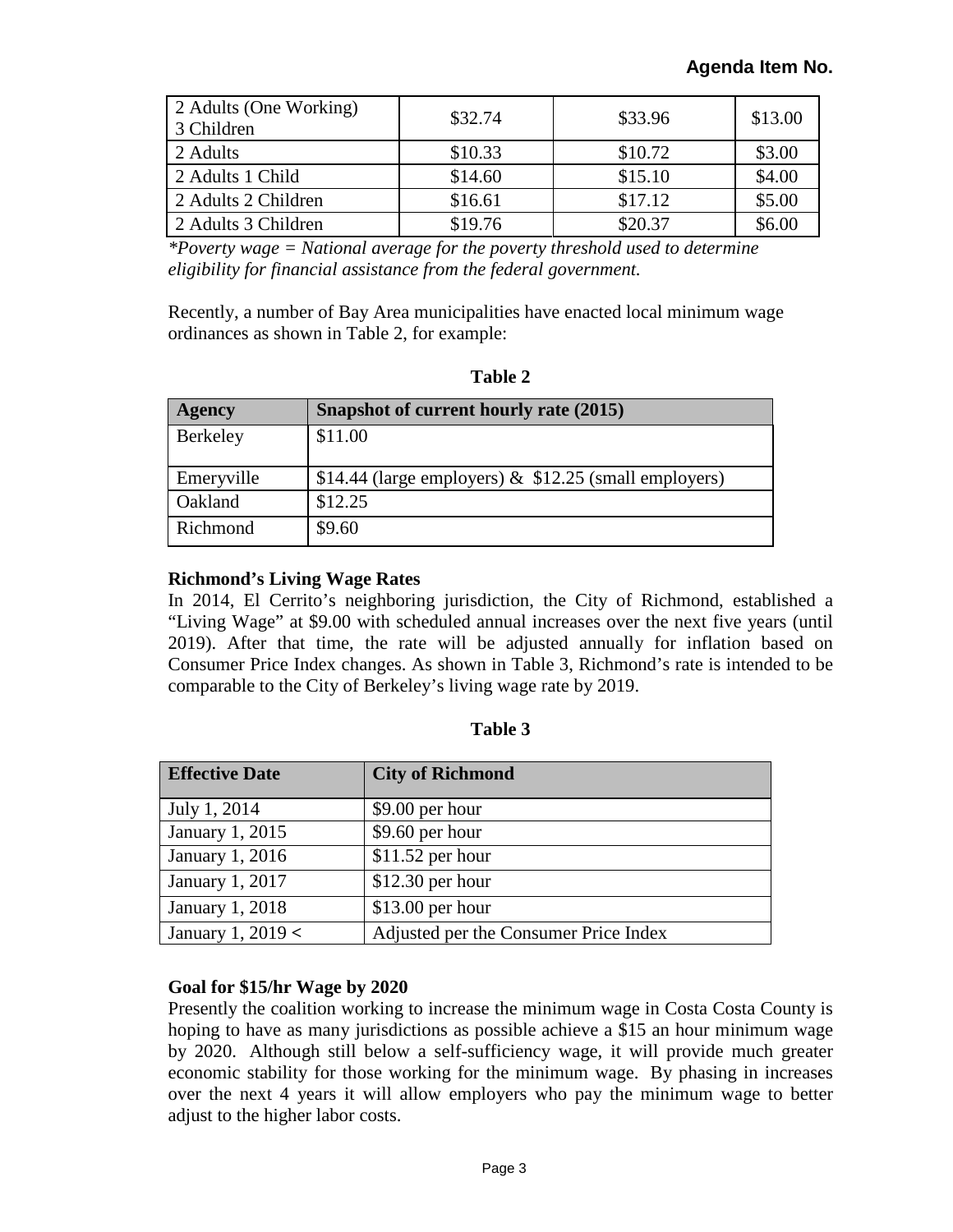A recent study by the Center for Economic and Policy Research concluded that local minimum wage increases can raise the earnings of low-wage workers without a discernible impact on their employment. Increasing the minimum wage increases financial stability for families and stimulates the local economy by increasing consumer purchasing power.

### **FINANCIAL CONSIDERATIONS**

This is an informational presentation only. Staff will determine the overall cost impact of a proposed ordinance to the City should a draft ordinance be developed for City Council consideration.

### **LEGAL CONSIDERATIONS**

This is an informational presentation only.

**Reviewed by:** 

Scott Hanin, City Manager

Attachments:

- 1. DRAFT of staff PowerPoint presentation
- 2. "The Impact of Oakland's Proposed City Minimum Wage Law: A Prospective Study" by UC Berkeley Center for Labor Research and Education (also available online at http://laborcenter.berkeley.edu/the-impact-of-oaklandsproposed-city-minimum-wage-law-a-prospective-study/
- 3. Executive Summary of "The Proposed Minimum Wage Law for Los Angeles: Economic Impacts and Policy Options" by UC Berkeley Center for Labor Research and Education, March 2015. Note: The full report is available online at http://irle.berkeley.edu/cwed/briefs/2015-01.pdf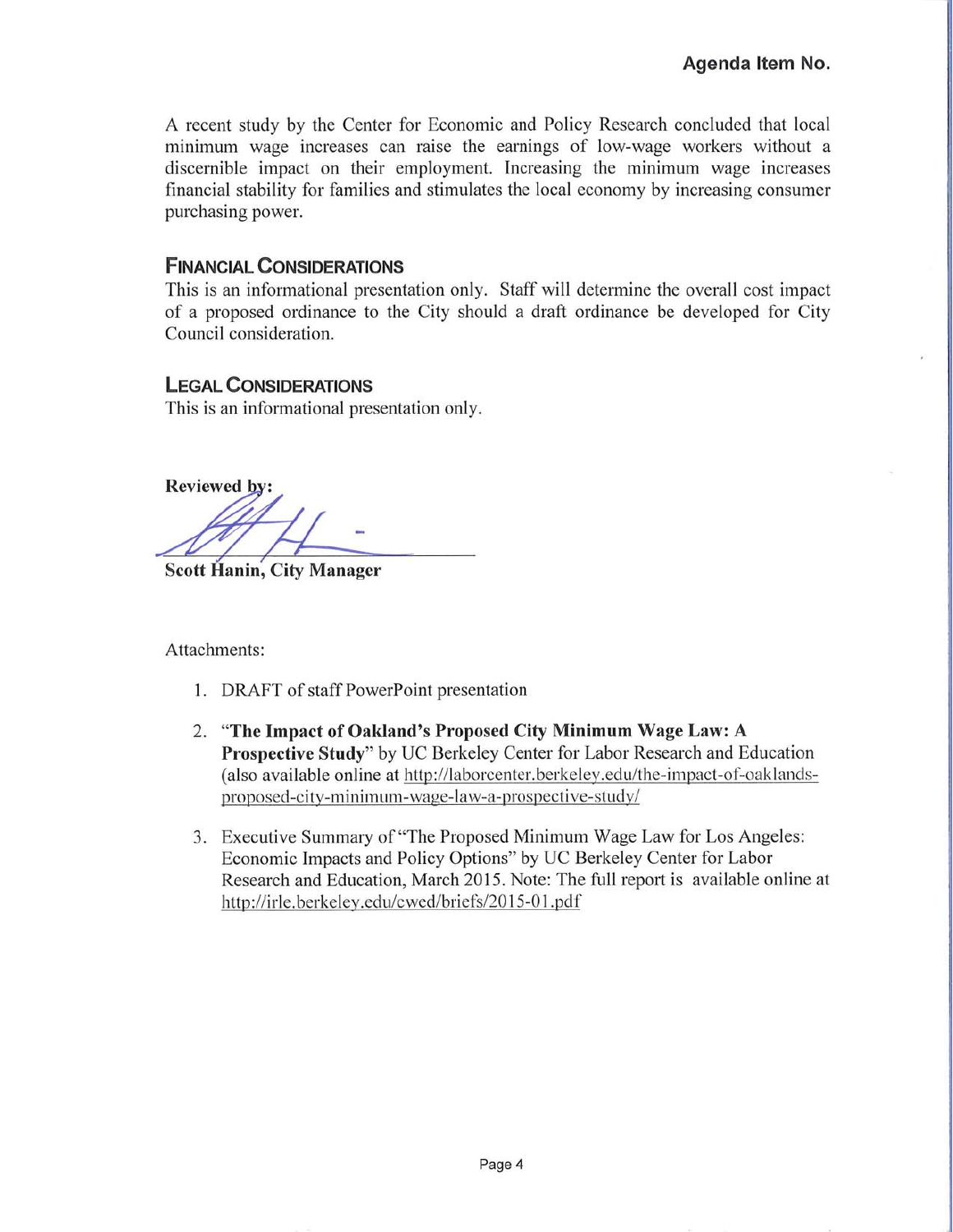

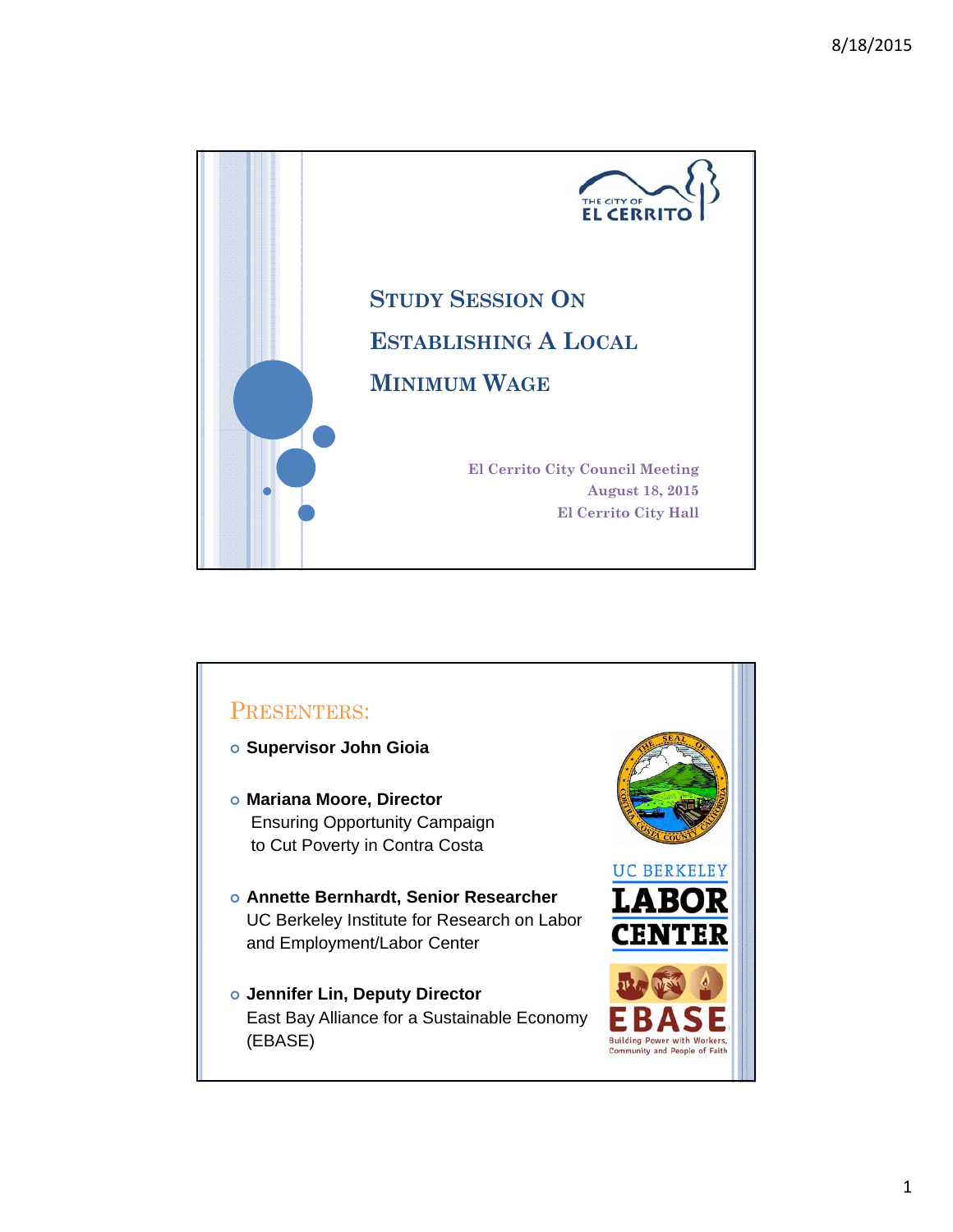## **CONTRA COSTA FAMILY OF FOUR**

| \$23,850 | $= 2014$ Federal Poverty Level<br>(12.5% of CCCo. residents -131,800 men, women, children)  |
|----------|---------------------------------------------------------------------------------------------|
| \$74,353 | $=$ Contra Costa Median Family Income (2012)                                                |
| \$71,711 | = Contra Costa Self-Sufficiency Standard<br>\$ needed to avoid relying on public assistance |
| \$37,440 | = Two full-time jobs @ current CA minimum wage                                              |
|          |                                                                                             |

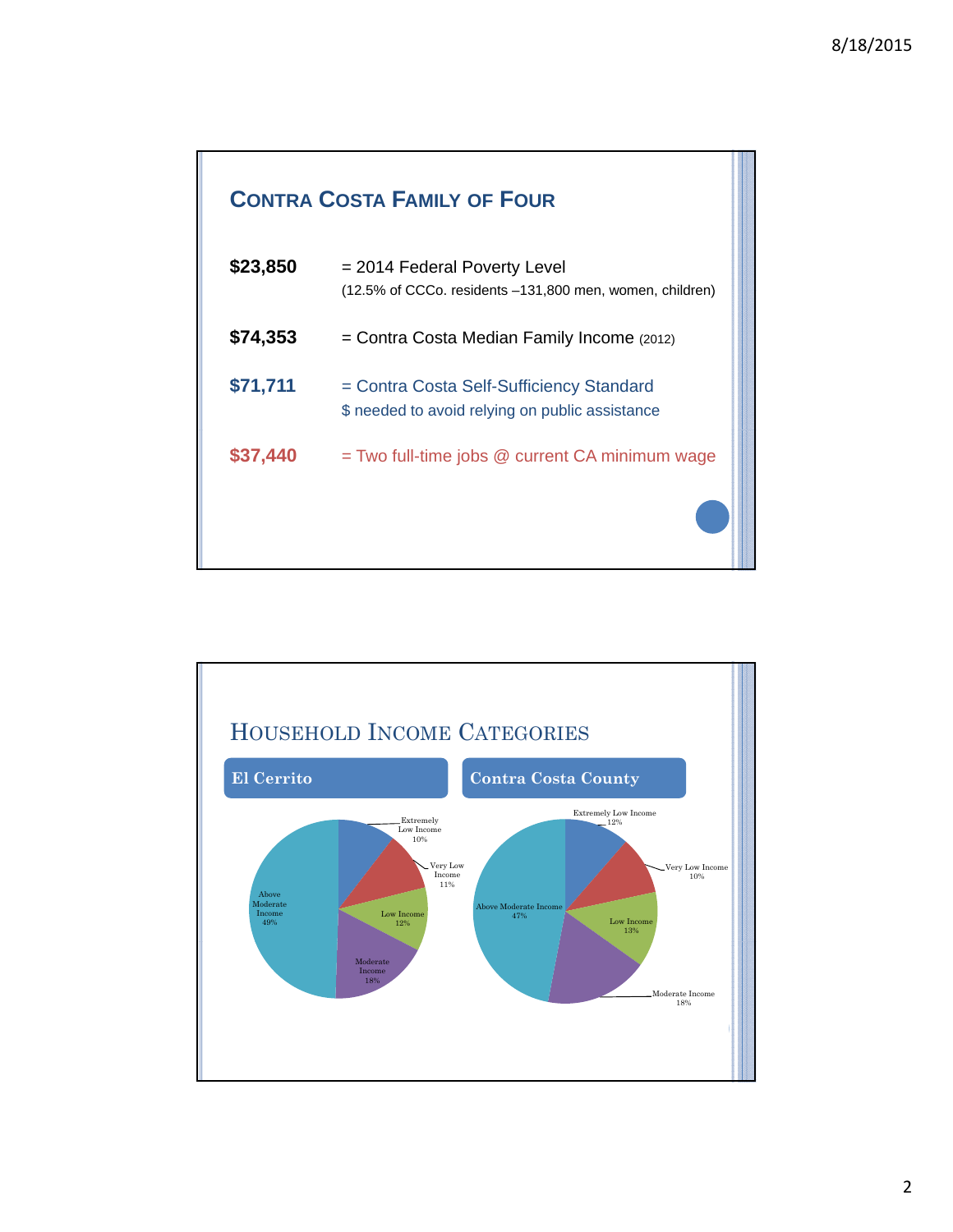### **SNAPSHOT OF MEDIAN EARNINGS BY INDUSTRY IN CONTRA COSTA COUNTY**

*ORIGINAL SOURCE: 2009-2013 AMERICAN COMMUNITY SURVEY 5-YEAR ESTIMATES* **Total Median earnings Civilian employed pop. 491,161 \$45,310 16 years & over** Accommodation & food services 30,099 \$16,874 Ag, forestry, fishing & hunting 2,458 \$17,957

| Arts, entertainment & recreation                            | 10,097 | \$22,397 |
|-------------------------------------------------------------|--------|----------|
| Other services, except public<br>administration             | 24,654 | \$25,767 |
| Retail trade                                                | 52,245 | \$26,489 |
| Administrative and support and<br>waste management services | 26,669 | \$27,725 |

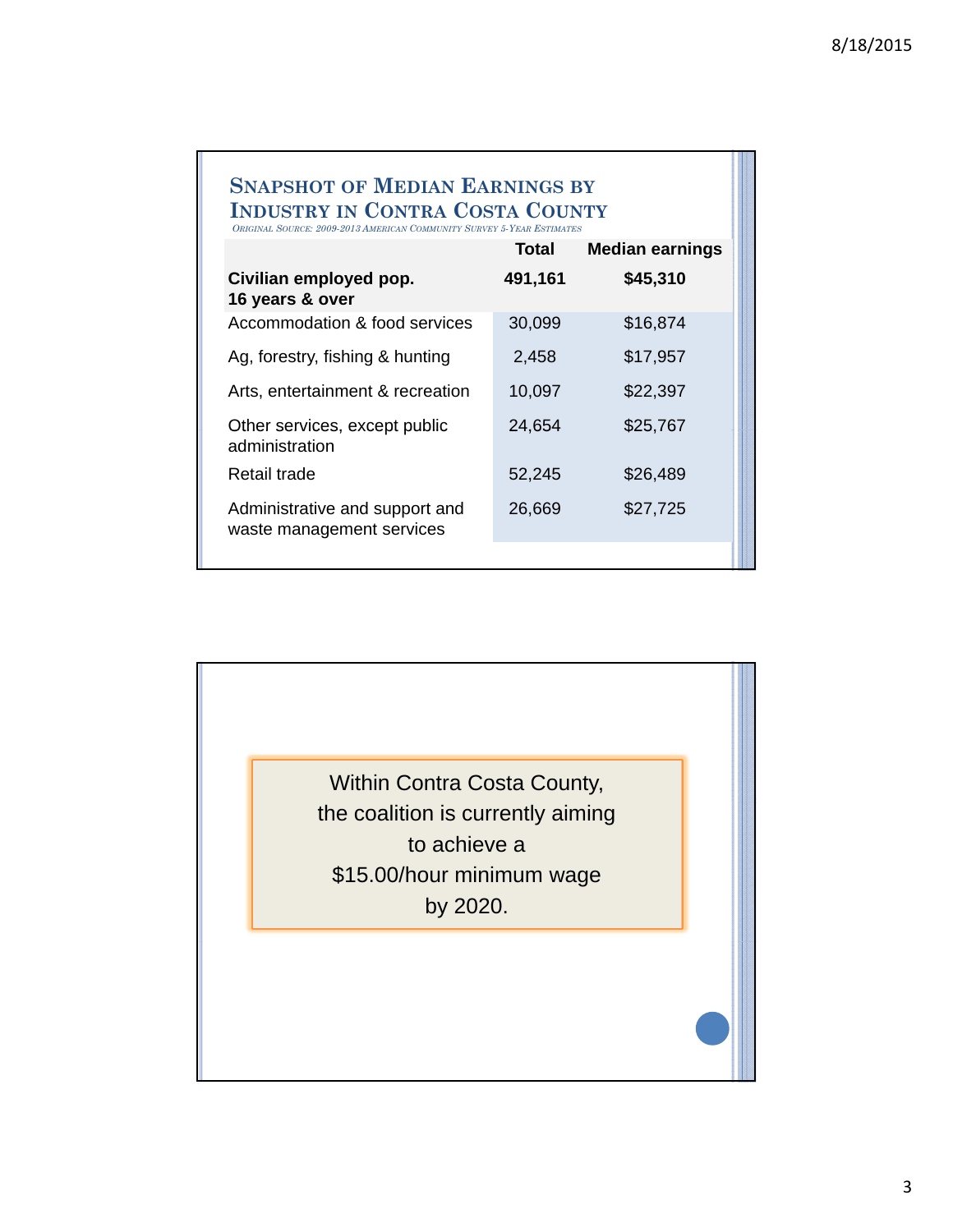| <b>Agency</b>    | 2015 Hourly Rate                                            | <b>MINIMUM WAGE RATES</b><br>2016 Hourly Rate | 2016 increase |  |
|------------------|-------------------------------------------------------------|-----------------------------------------------|---------------|--|
|                  |                                                             |                                               | as of         |  |
| <b>Statewide</b> | \$9.00                                                      | \$10.00                                       | Jan 1st       |  |
| Berkeley         | \$11.00                                                     | \$12.53                                       | Oct., 1       |  |
| Emeryville       | \$14.44 (large employers)<br>&<br>\$12.25 (small employers) | \$14.82 / \$13.00                             | July 1        |  |
| Oakland          | \$12.25                                                     | Adjusted by CPI                               | Jan.1         |  |
| Richmond         | \$9.60                                                      | \$11.52                                       | Jan. $1$      |  |

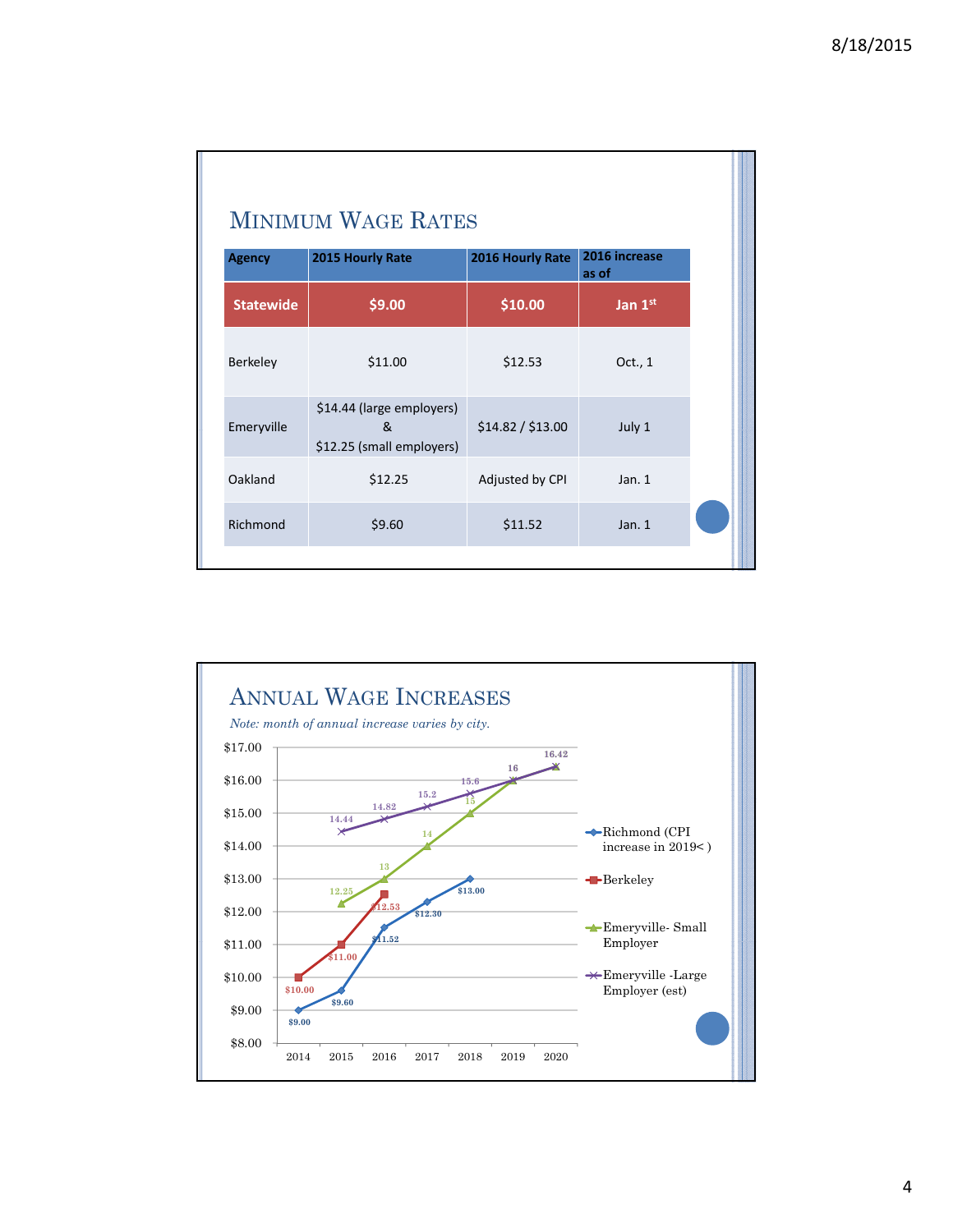# WAGE LEVEL

Most local minimum wage laws are phased in over a number of years.

- Is the minimum wage level of \$15.00/hr in 2020 the desired goal for El Cerrito?
- Alternative schedules could include a different wage level or timeline.

## INDEXED TO C.P.I.

Most local minimum wage laws include annual increases indexing to cost of living.

 After 2020, should the wage level include annual increases based on Consumer Price Index for Urban Wage Earners and Clerical Workers for the Bay Area?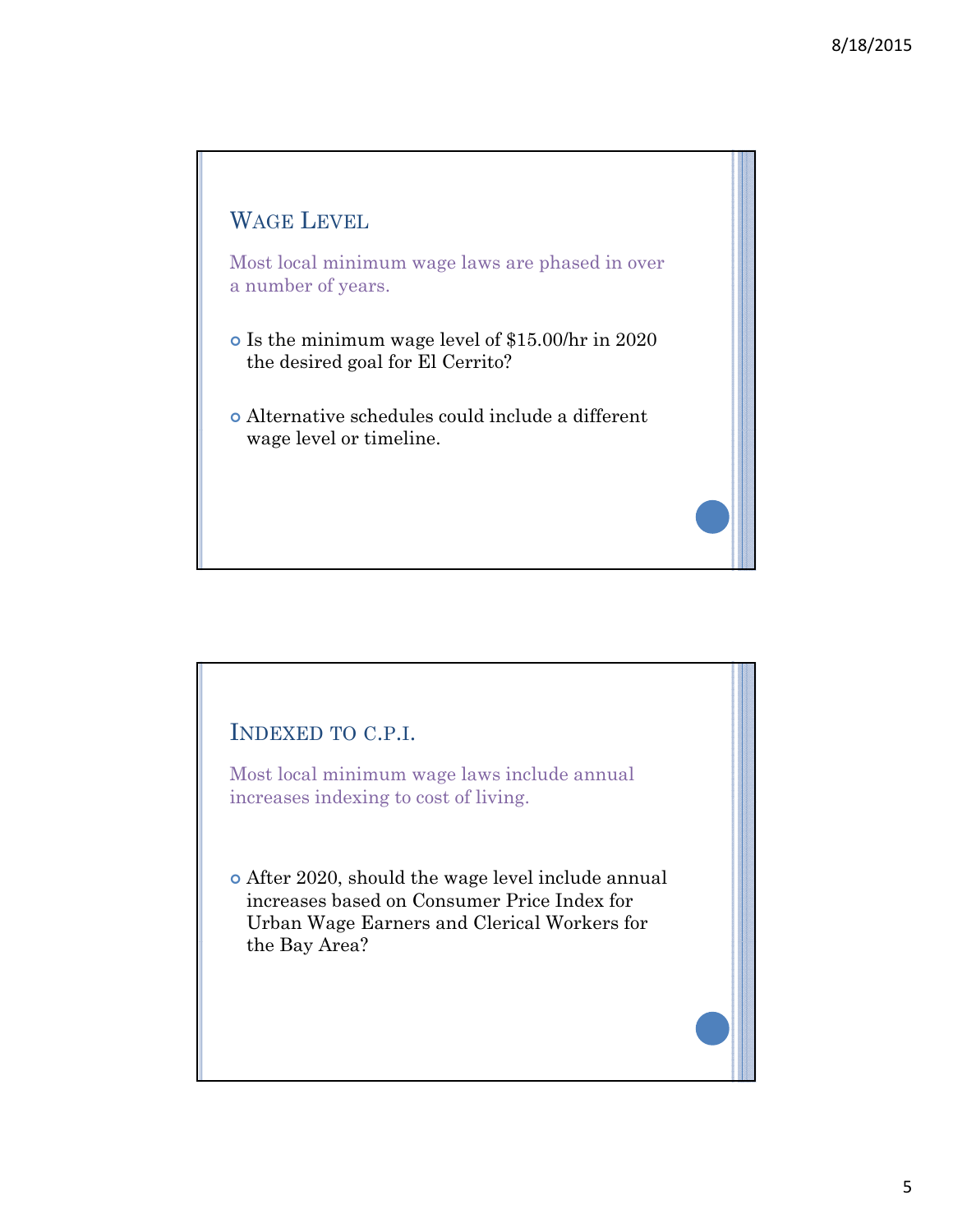## SMALL BUSINESSES & NPOS

Some cities have provided slower phase-ins for small businesses (San Francisco and Emeryville) or Non-Profit Organizations (Berkeley), however, this creates an additional administrative burden.

- Should there be a slower phase-in for small businesses?
- If the City Council wishes to consider a slower phase-in for small businesses, how should small business be defined (i.e. # of employees, gross receipts, etc.)
- Should there be a slower phase-in for non-profit organizations?

### TOTAL COMPENSATION

Richmond's ordinance has a unique clause that allows a health care credit of up to \$1.50 per hour to be considered part of the wage.

Crediting health benefits towards a minimum wage would create significant enforcement challenges for the City.

 Does the City Council want to allow employers be able to crediting health benefits towards the minimum wage? If yes, what amount should be allowed as a credit? Should that amount be fixed or able to be adjusted by the City Council over time?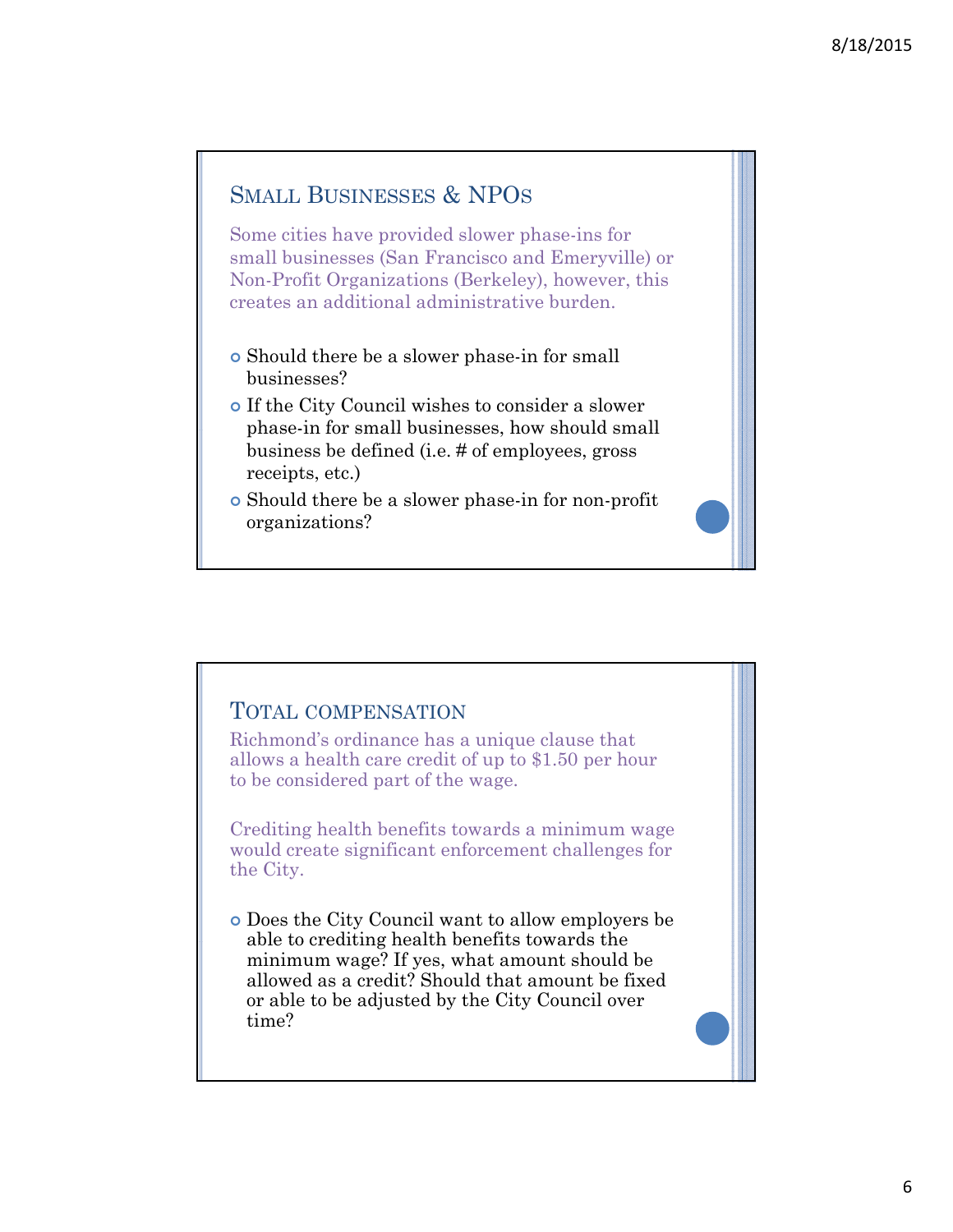

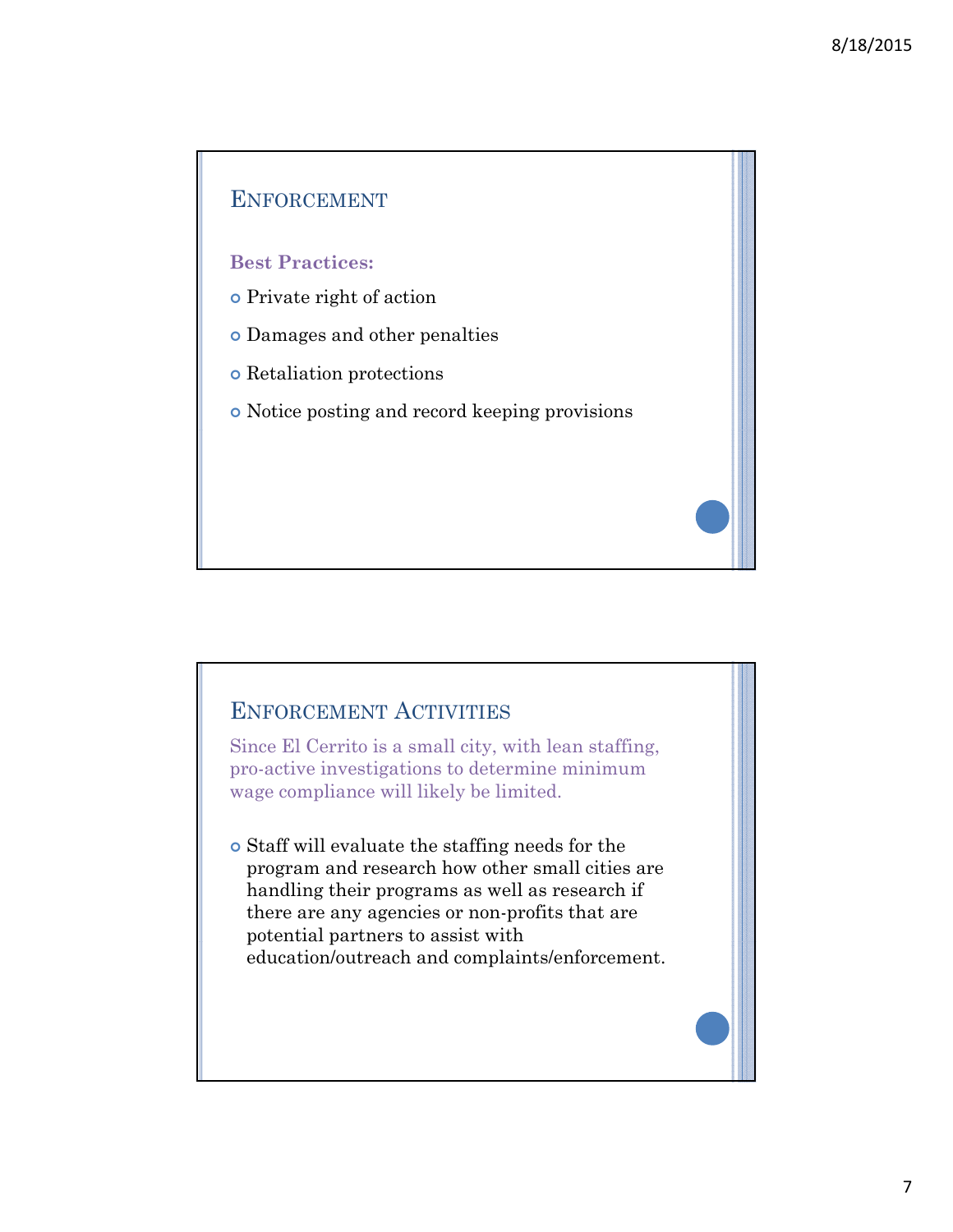